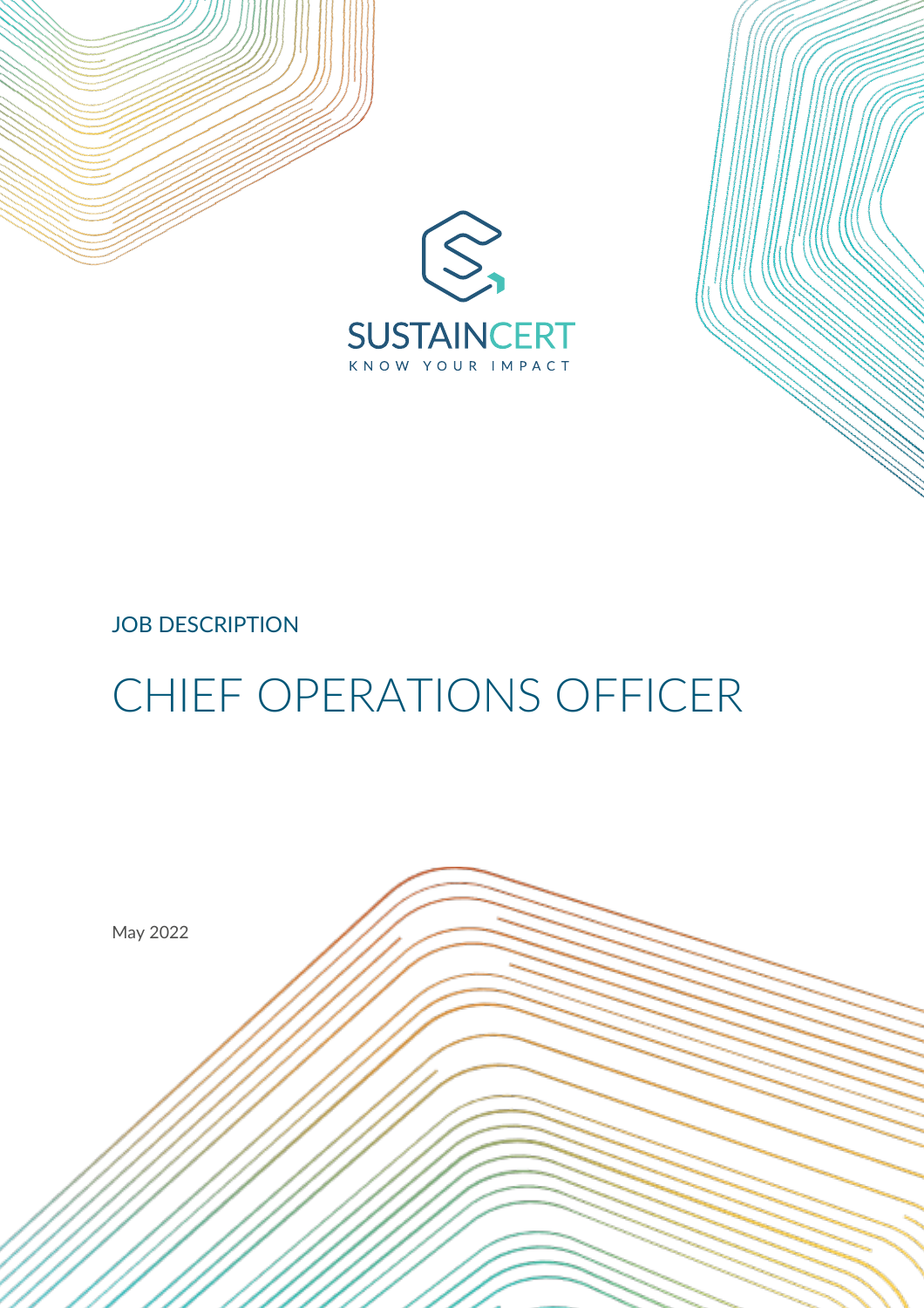

The Chief Operations Officer's mission is to deliver customer and operational excellence across the company in an agile, collaborative fashion engaging with all relevant internal and external stakeholders. She/he will support SustainCERT in its accelerated growth phase by strengthening and streamlining operational delivery of Sustaincert's software-enabled

verification solutions.

Come join our team of mission-driven individuals with big ideas, tireless optimism and the belief that our work can change the world.

# 1. ABOUT SUSTAINCERT

At SustainCERT, we help quantify and report on the social and environmental impacts from a wide range of sustainability interventions. Our role is to provide robust evidence of progress towards our collective sustainability goals and ensure climate pledges bring real, meaningful impact on the ground.

We deploy technology to create the next-generation of impact accounting and improve the way carbon emissions are measured, reported and verified: More simplicity, more affordability, more efficiency and always the best level of accuracy and credibility.

We are on a mission to mainstream best-practice for the benefit of all – businesses, people and the planet.

# 2. ABOUT THE POSITION

Reporting to the Chief Executive Officer, the Chief Operations Officer ('COO') is responsible to deliver an exceptional customer experience across all business lines including carbon offset and value chain impact verification. As the company deploys its suite of software-enabled verification solutions, the COO will work collaboratively and cross-functionally with relevant internal and external stakeholders to implement processes and workflows for the smooth onboarding of clients, scalability of the internal team of verification officers, world class customer experience and robust quality controls in line with SustainCERT values and commitment to environmental integrity. She/he will be accountable to optimise the customer experience and company performance using the people, systems, processes, services and products available for Operations and Go to-Market teams at any given time. The nature of SustainCERT's business is such that services and products are intrinsically linked. It is incumbent upon the COO to work intimately with our Chief Product Officer (CPO) and Chief Technology Officer (CTO) when prioritising, designing, implementing and rolling out service and product improvements we believe will have positive outcomes for customers and positive impact for the company. This position will manage a team of c. 20-25 FTE including subject matter experts tasked to perform greenhouse verification and provide advisory support to clients. This is a tremendous opportunity for a strong leader to maximize and strengthen the internal capacity of a fast moving, high-impact organization. This position is ideally located in Amsterdam.

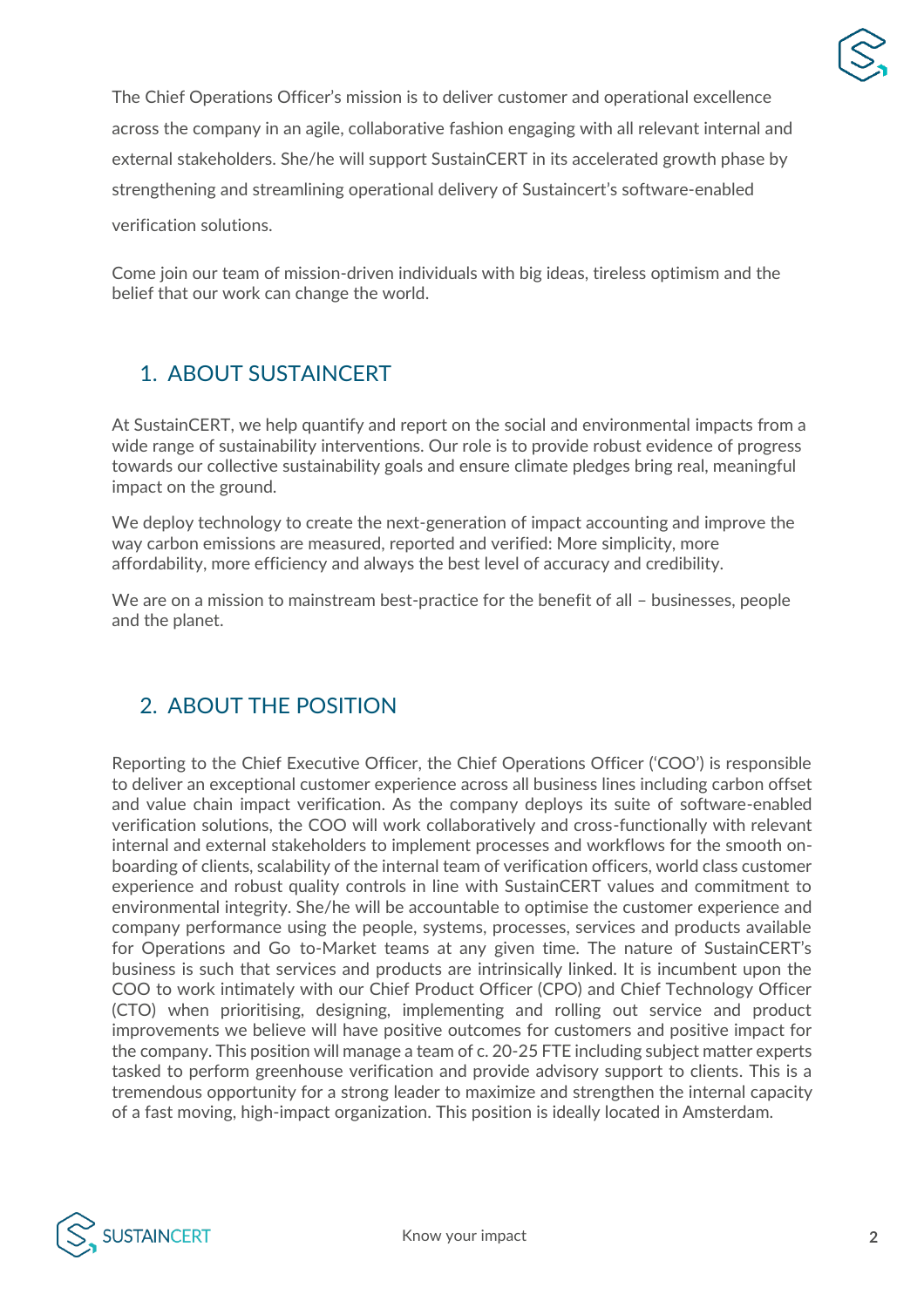

### 3. PRIMARY RESPONSIBILITIES AND TASKS

#### Key Responsibilities

- 1. Implement best-in-class customer support and customer success across all business lines
	- Oversee the creation and implementation of a tiered support structure for SC's software products and services, ensuring best-in-class support is provided to all our users (e.g. incoming queries management, proactive customer journey facilitation, etc.)
	- Develop and implement a customer success programme that reconciles the natural tension between providing an increasingly frictionless customer journey with the highest standards in certification, validation and verification. And tailored to the needs of each business line
	- Collaboratively co-design with relevant internal stakeholders and co-own the implementation of a data-driven strategy to monitor and enhance the customers journey andsatisfaction in traversing it.
- 2. Oversee and optimize existing verification solutions (including carbon offsets and value chain verification) with a focus on client satisfaction and scalability
	- In collaboration with relevant functions, oversee the optimisation of internal workflows and processes with a focus on customer satisfaction, scalability and financial performance
	- Anticipate any capacity issues, develop, and implement a plan to increase the team's capacity in line with growing market demand and SustainCERT's aggressive growth targets
	- Ensure alignment with relevant compliance requirements such as ISO 14065 in close collaboration with the compliance team
- 3. Develop and implement a plan to transition the portfolio of carbon offset clients to digital verification as capabilities become available on the SustainCERT platform
	- In close collaboration with the product and engineering teams, develop and implement a plan to onboard and support clients as they transition to digital verification
	- Ensure your team is adequately staffed and skilled to deliver digital carbon offset verification in targeted sectors and markets as per SustainCERT's expansion plan
- 4. Develop and implement a plan to transition the portfolio of value chain clients to digital verification as capabilities become available on the SustainCERT platform
	- In close collaboration with the product and engineering teams, develop and implement a plan to onboard and support clients as they transition to digital verification
	- Ensure the team is adequately staffed and skilled to deliver digital value chain intervention verification in targeted sectors and markets as per SustainCERT's expansion plan
	- Oversee the delivery of advisory trajectories, develop and implement a plan to productize these trajectories

#### 4. QUALIFICATIONS

• At least 10 years of overall professional experience; ideally 5-plus years of senior leadership experience in fast growing companies